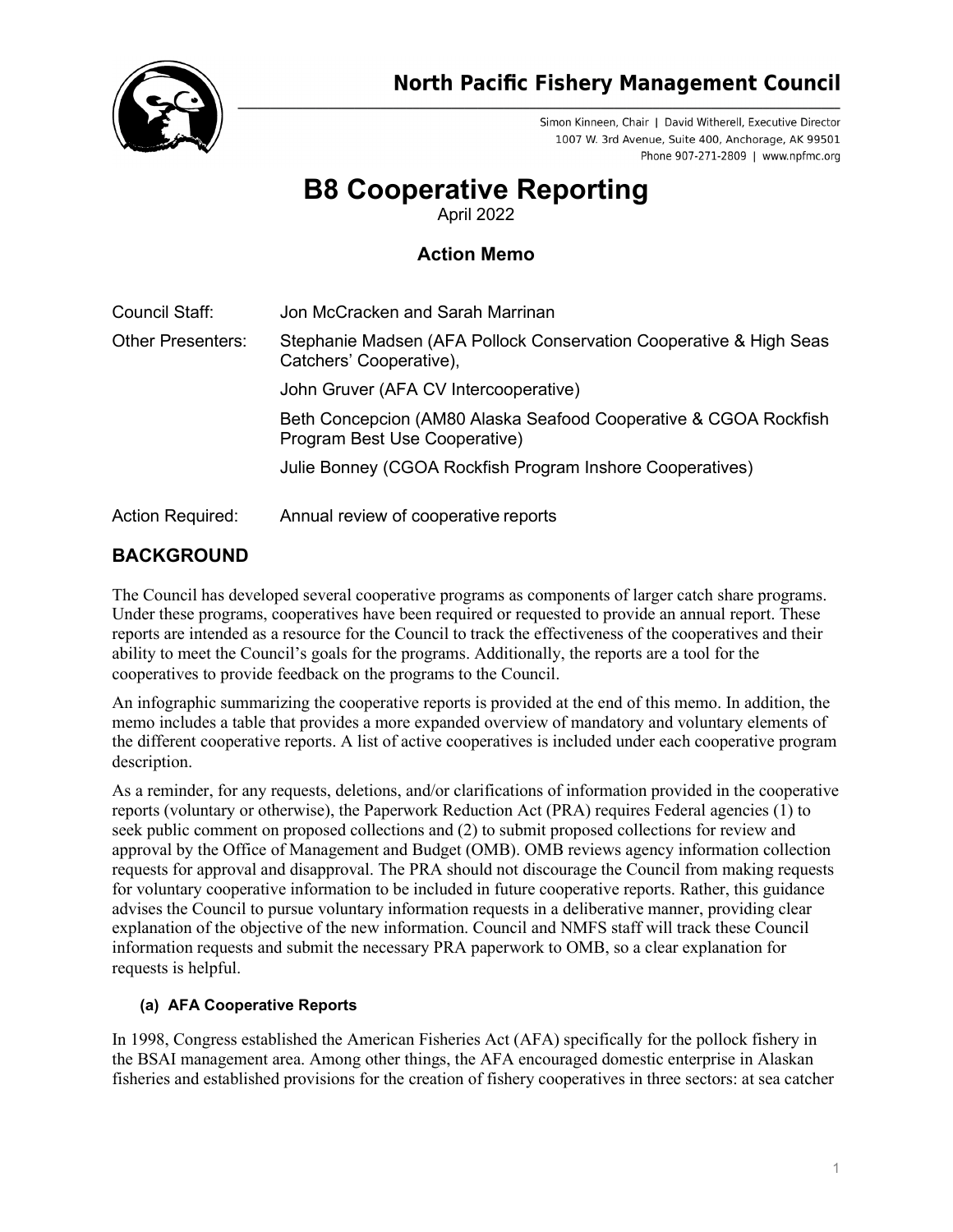processors, motherships, and inshore vessels. Cooperatives are given exclusive allocation of pollock based on their members' historical catch. See below for a list of current AFA cooperatives.

| <b>AFA Cooperatives in 2021</b>                                    |  |  |
|--------------------------------------------------------------------|--|--|
| Catcher Vessel Intercooperative                                    |  |  |
| Peter Pan Fleet Cooperative                                        |  |  |
| Unisea Fleet Cooperative                                           |  |  |
| <b>Westward Fleet Cooperative</b>                                  |  |  |
| Unalaska Fleet Cooperative                                         |  |  |
| Akutan Catcher Vessel Cooperative                                  |  |  |
| Northern Victor Fleet Cooperative                                  |  |  |
| Mothership Fleet Cooperative                                       |  |  |
| Pollock Conservation Cooperative & High Seas Catchers' Cooperative |  |  |

#### **(b) Amendment 80 Cooperative Reports**

Implemented in 2008, the Amendment 80 Program is a limited access privilege program (LAPP) that allocates a portion of total allowable catch (TAC) for Atka mackerel, Pacific ocean perch, and three flatfish species (yellowfin sole, rock sole, and flathead sole), along with an allocation of prohibited species catch (PSC) quota for halibut and crab, in the Bering Sea/Aleutian Islands (BSAI), to the Amendment 80 sector.

The Amendment 80 cooperative(s) also provide halibut bycatch management plans to the Council at the December meeting. That request originated from the Council during the June 2015 meeting. In addition, as part of the BSAI flatfish flexibility action (Amendment 105), the Council asked for information on flatfish exchanges, cooperative transfers, and actual harvest. NMFS provides this information as part of their December inseason management report. As noted in the table below, Alaska Seafood Cooperative has been the only Amendment 80 cooperative in recent years.

**Amendment 80 Cooperatives in 2021**

Alaska Seafood Cooperative

#### **(c) CGOA Rockfish Cooperative Reports**

In 2007, the Central Gulf of Alaska (CGOA) Rockfish Pilot Program was implemented. The program was intended to enhance resource conservation and improve economic efficiency for harvesters and processors who participated in the program. Allocations of the primary rockfish species (Pacific ocean perch, northern rockfish, and pelagic rockfish) and important incidental catch species (i.e., sablefish, Pacific cod, shortraker and rougheye rockfish, and thornyhead rockfish) are divided between the catcher vessel sector and the catcher processor sector. In addition, each sector is allocated halibut PSC limits based on historic catch of halibut in the target rockfish fisheries. As part of reauthorization of the Magnuson-Stevens Act in 2007, the CGOA Rockfish Pilot Program was extended until December 31, 2011. During that time, the Council completed action on Amendment 88 to the GOA Fishery Management Plan that revised the CGOA Rockfish Program and the amendment was implemented in 2012. **Recently, the CGOA Rockfish Program was reauthorized with an effective date of March 31, 2021 (Amendment 111). As part of this amendment, the requirement that the Rockfish Program cooperatives submit a cooperative annual report to NMFS was removed, and instead the Council requested that the Rockfish Program cooperatives continue to voluntarily provide annual reports to the Council.** The table below provides a list of the current CGOA Rockfish Program cooperatives.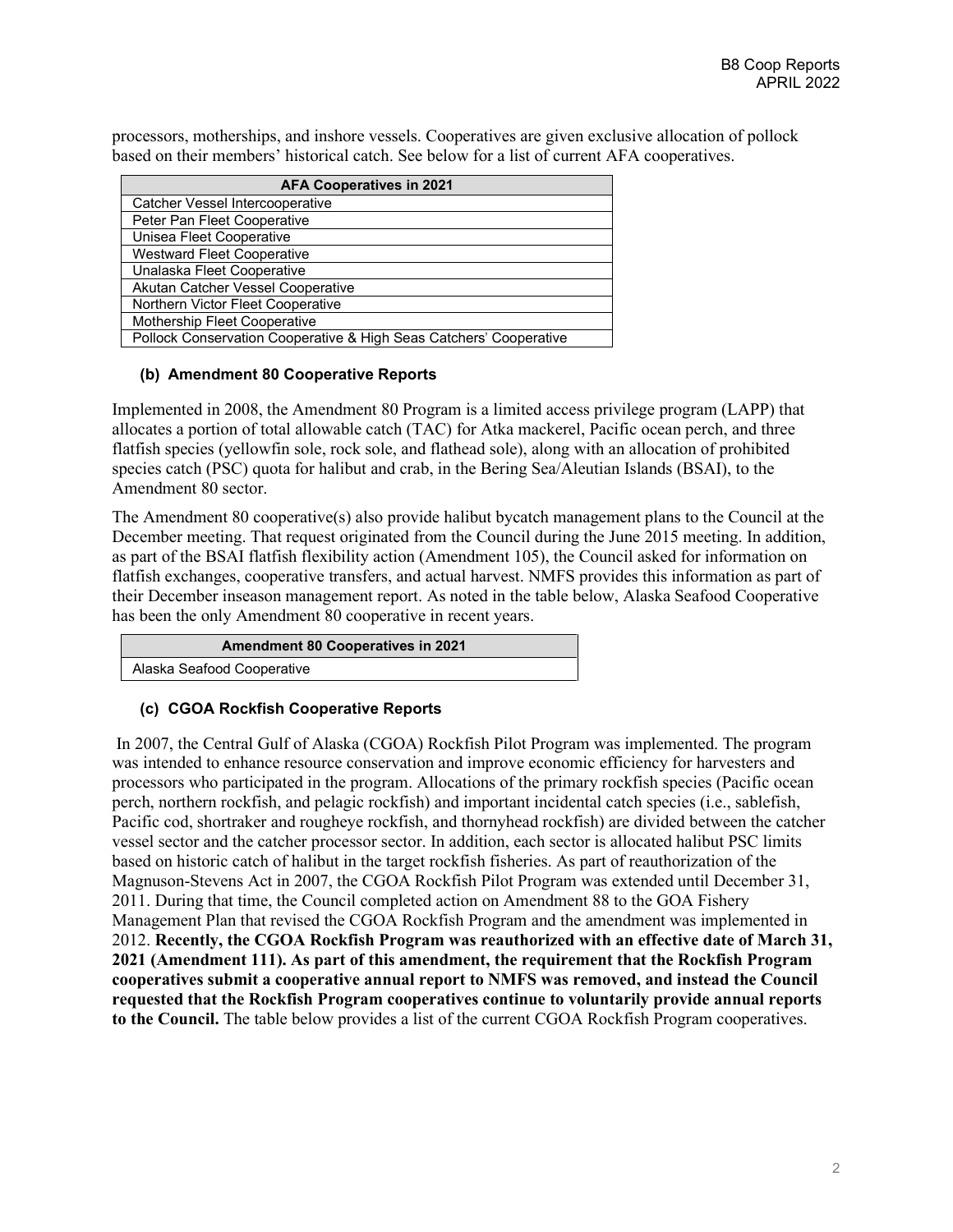| <b>CGOA Rockfish Cooperatives in 2021</b>     |  |  |
|-----------------------------------------------|--|--|
| <b>ISA Rockfish Cooperative</b>               |  |  |
| North Pacific Rockfish Cooperative            |  |  |
| <b>OBSI Rockfish Cooperative</b>              |  |  |
| Star of Kodiak Rockfish Cooperative           |  |  |
| Western Alaska Fisheries Rockfish Cooperative |  |  |
| Pacific Rockfish Cooperative                  |  |  |
| <b>Best Use Cooperative</b>                   |  |  |

#### **(d) BSAI Crab Cooperative Reports**

The BSAI Crab Rationalization program is a LAPP, which was implemented in 2005. The program issued harvest quota shares to vessel owners (License Limitation Program license holders) and captains, as well as issuing processor quota shares to processors based on their associated history. The crab rationalization program allows for the voluntary formation of harvesting cooperatives to coordinate crab harvest. If a quota share holder is associated with a cooperative, the annual pounds of IFQ that are derived from the quota share holder's quota is issued to their cooperative and able to be internally managed and harvested among its members. Annually, more than 99 percent of the crab rationalization harvesting quota share is harvested through cooperatives.

When implemented, the BSAI Crab rationalization program did not include a pre-established reporting requirement for cooperatives. In 2013, the Council reviewed an analysis evaluating the Council's management options for promoting active participation among lease holders, as well as lease rates, crew compensation, and active participation through flexible cooperative management. While the Council opted against a regulatory solution at that time, it requested that the industry use non-regulatory methods to address the Council's concerns. The Council requested an annual cooperative report for industry to report on the effectiveness of non-regulatory measures, noting that these reports would help the Council determine whether to take regulatory action in the future. The Council letter sent to each of the cooperatives requested that they voluntarily report on:

- QS transfers to active participant and crew members
- Lease rates
- Crew compensation rates

The letter also requests any additional information or data the cooperatives wish to provide demonstrating the effectiveness of existing measures and the level of participation in cooperative-established measures. The Council also recommended using the seven question/response format, as has been employed by many of the groups in the past, as their preferred reporting structure. See below for a list of current BSAI Crab cooperatives.

| <b>BSAI Crab Cooperatives in 2021/22</b>              |  |  |
|-------------------------------------------------------|--|--|
| Alaska King Crab Harvesters Cooperative               |  |  |
| Aleutian Island Cooperative                           |  |  |
| Alternative Crab Exchange (ACE)                       |  |  |
| <b>Coastal Villages Crabbing Cooperative</b>          |  |  |
| Crab Producers and Harvesters Association             |  |  |
| Dog Boat Cooperative                                  |  |  |
| Inter-cooperative Exchange (ICE)                      |  |  |
| R & B Cooperative                                     |  |  |
| <b>Trident Affiliated Crab Harvesting Cooperative</b> |  |  |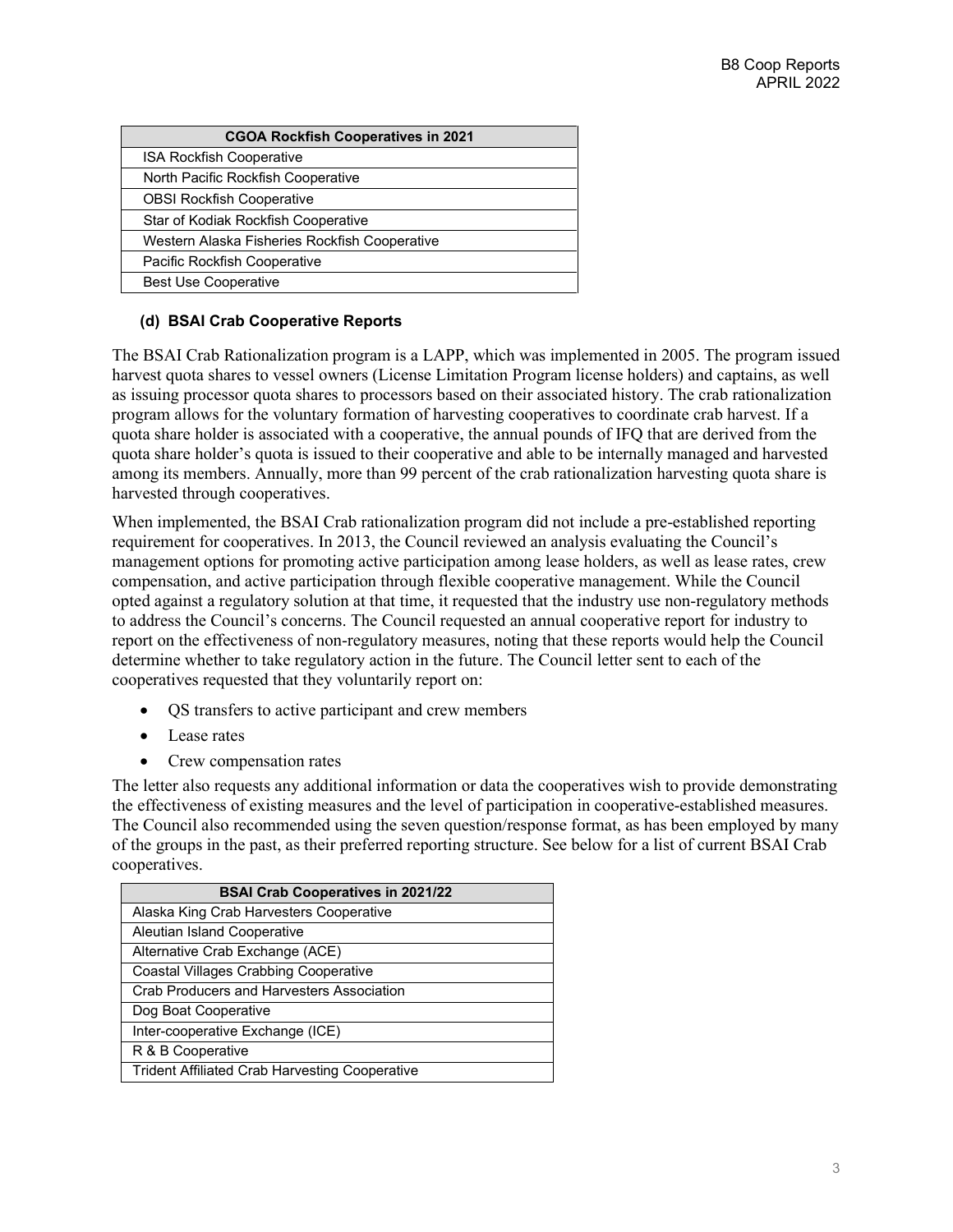

The Council has developed several catch share programs that allow or require the formation of cooperatives. As part of these programs, cooperatives submit annual reports detailing the use of the cooperative guota or other aspects of the program. Data provided is for the 2020 fishing year.

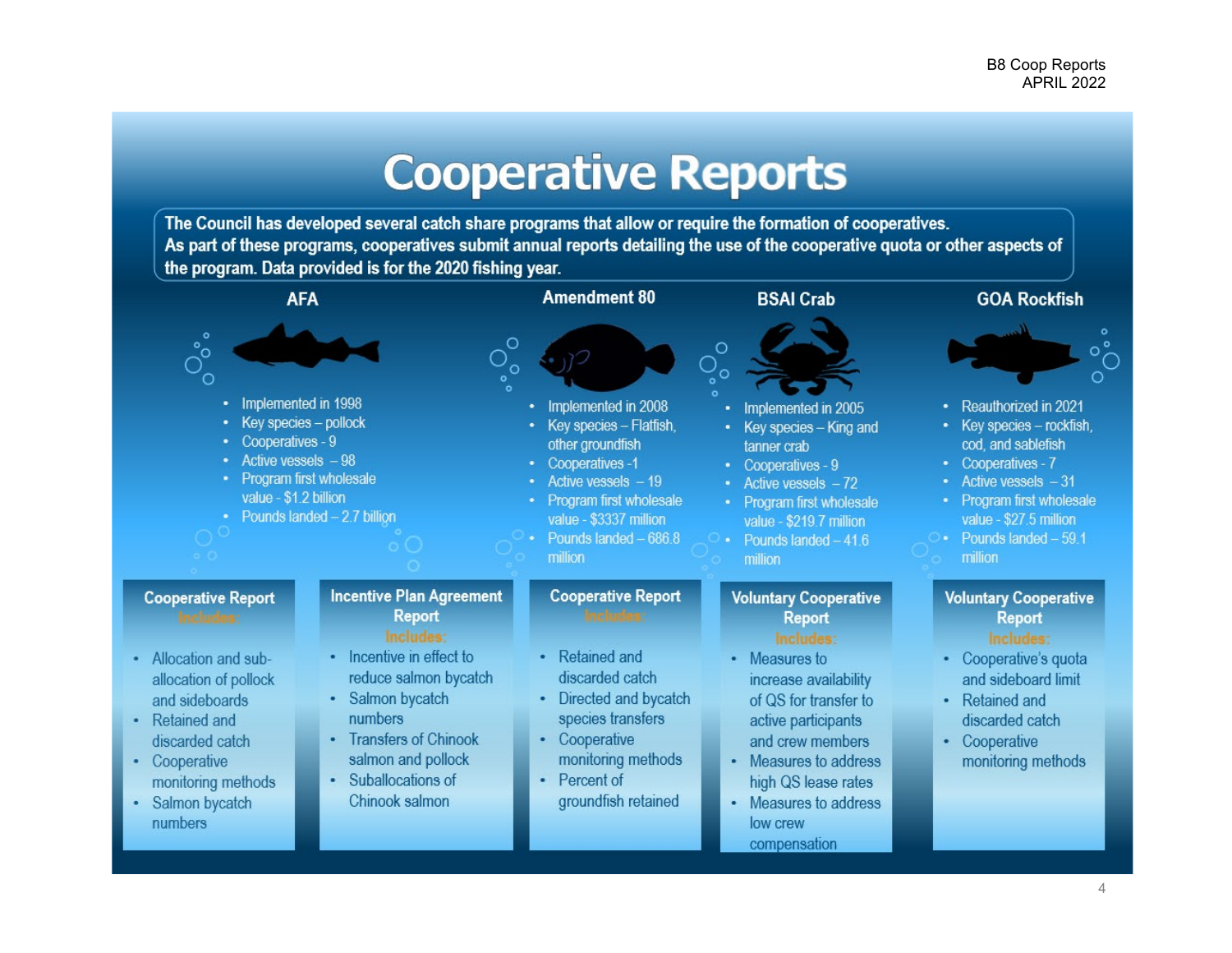## **Summary of the cooperative reporting requirements and voluntary requests for information**

| Cooperative program                                                             | <b>Required information</b>                                                                                                                                                                                                                                                                                                                                                                                                                                                                                                                                                                                                                                                                                                                                                                                     | <b>Voluntary information</b>                                                                                                                                                                                                                                               | <b>Deadline</b>       | <b>Recipient</b> |
|---------------------------------------------------------------------------------|-----------------------------------------------------------------------------------------------------------------------------------------------------------------------------------------------------------------------------------------------------------------------------------------------------------------------------------------------------------------------------------------------------------------------------------------------------------------------------------------------------------------------------------------------------------------------------------------------------------------------------------------------------------------------------------------------------------------------------------------------------------------------------------------------------------------|----------------------------------------------------------------------------------------------------------------------------------------------------------------------------------------------------------------------------------------------------------------------------|-----------------------|------------------|
| <b>AFA Cooperative Report</b>                                                   | Established in 50 CFR $\S679.61(f)$ as well as Section 210(a)(1)(B) of the AFA:<br>Allocation of pollock and sideboard species to cooperative<br>٠<br>Sub-allocations of pollock and sideboard species on a vessel-by-vessel basis<br>٠<br>Retained and discarded catch on an area-by-area and vessel-by-vessel basis<br>٠<br>Method used to monitor fisheries<br>Actions taken by cooperative against members that exceed catch or bycatch<br>The total weight of pollock landed outside the State of Alaska on a vessel-by-<br>٠<br>vessel basis<br>Number of salmon taken, by species and season<br>٠<br>Each vessel's number of appearances on the weekly "dirty 20" lists for non-<br>٠<br>Chinook salmon                                                                                                  | AFA exempt vessel activity in the GOA<br>Inter-temporal harvest information<br>Measures taken to reduce bycatch in the<br>BSAI trawl limited access yellowfin sole<br>fishery (Council motion E1, June 12,2017)<br>Voluntary presentation at April Council<br>٠<br>meeting | April 1st             | <b>NPFMC</b>     |
| <b>Chinook Salmon Incentive</b><br>Plan Agreement (IPA)<br><b>Annual Report</b> | Established in 50 CFR 679.21(f)(13)<br>Incentive measures in effect in the previous year<br>$\bullet$<br>How incentive measures affected individual vessels<br>$\bullet$<br>How incentive measures affected salmon savings beyond current levels<br>٠<br>IPA amendments approved by NMFS since the last annual report and the<br>$\bullet$<br>reasons for amendments<br>Sub-allocation to each participating vessel<br>$\bullet$<br>Number of Chinook PSC and amount of pollock (mt) at the start of each<br>$\bullet$<br>fishing season<br>Number of Chinook PSC and amount of pollock (mt) caught at the end of each<br>season<br>Inseason transfers among entities of Chinook salmon PSC or pollock among<br>AFA cooperatives<br>Transfers among IPA vessels<br>٠<br>Amount of pollock (mt) transferred<br>٠ | Voluntary presentation at April Council<br>meeting                                                                                                                                                                                                                         | April 1 <sup>st</sup> | <b>NPFMC</b>     |